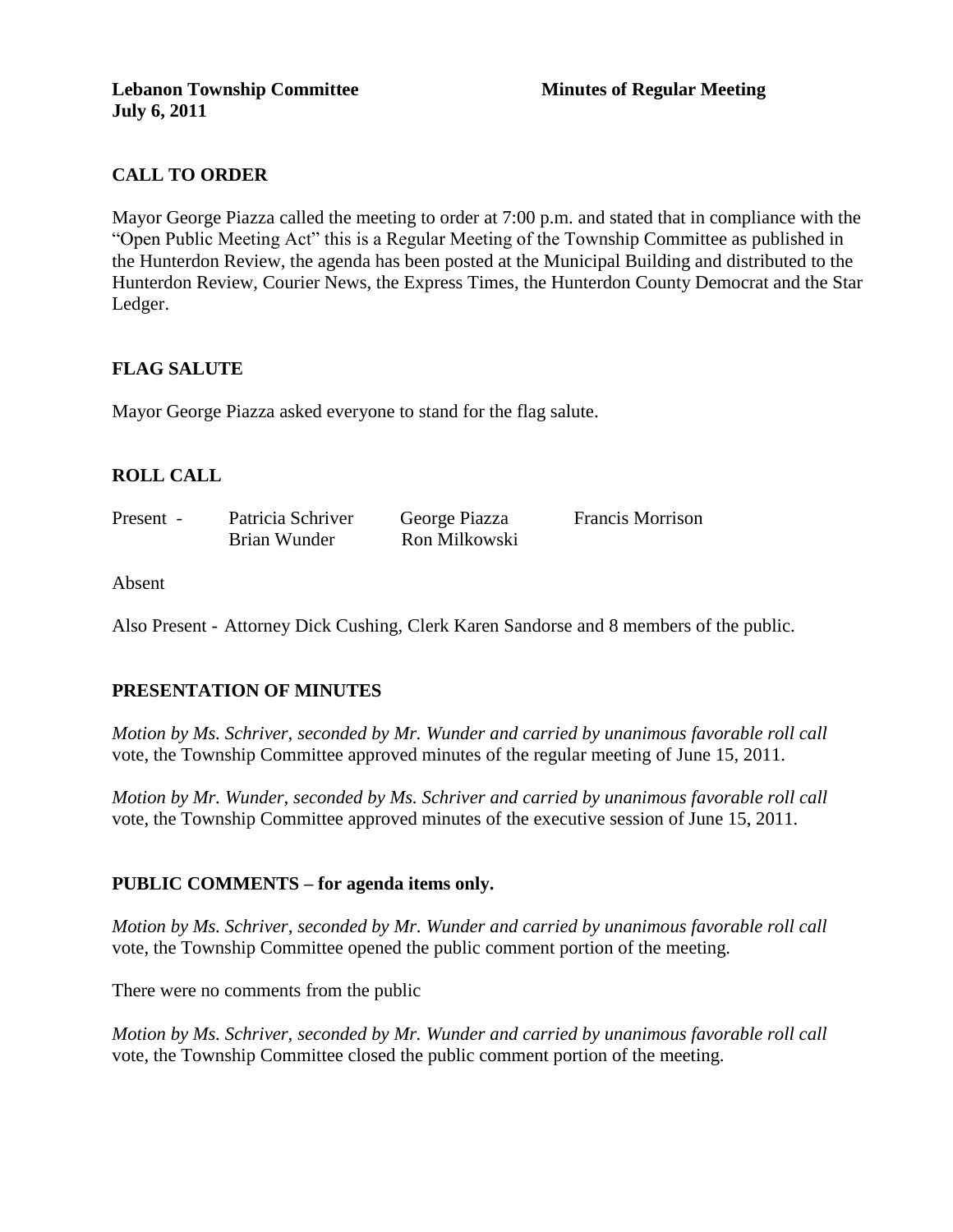LTCM 07/06/2011 Page 2 of 7

#### **RESOLUTION**

#### **Resolution No. 53-2011 – Award Bid for Resurfacing and Surface Treatment Program Services**

*Motion by Ms. Schriver, seconded by Mr. Wunder and carried by unanimous favorable roll call*  vote, the Township Committee approved Resolution No. 53-2011 as written below.

# **RESOLUTION NO. 53-2011 TOWNSHIP OF LEBANON COUNTY OF HUNTERDON STATE OF NEW JERSEY**

#### **RESOLUTION AUTHORIZING A CONTRACT FOR THE PURCHASE OF PAVING MATERIALS FOR THE TOWNSHIP FROM TRAP ROCK INDUSTRIES, INC. THROUGH THE COUNTY OF HUNTERDON COOPERATIVE PRICING SYSTEM**

WHEREAS, the Township of Lebanon is a member of the County of Hunterdon Cooperative Pricing System (the "Cooperative"), as defined and regulated by N.J.A.C. 5:34-7; and,

WHEREAS, under the Cooperative system, the County of Hunterdon advertises and solicits bids for the services and/or materials required by the Cooperative members so that there is no necessity for the Township of Lebanon to separately advertise for such services and/or materials; and,

WHEREAS, the Township of Lebanon was in need of paving resurfacing and surface treatment program services and/or materials (the "Project") and therefore submitted to the County of Hunterdon an estimated quantity of such that it required so the County of Hunterdon, in accordance with the Cooperative, could advertise for bids on behalf of the Cooperative for such paving services and/or materials; and,

WHEREAS, the County of Hunterdon, after publicly advertising for bids for the Project on behalf of the Cooperative, awarded the master contract for such to Trap Rock Industries, Inc.; and,

WHEREAS, pursuant to N.J.A.C. 5:34-7.11, prior to entering into any contract with the successful bidder and/or ordering any materials from the successful bidder, the Township must pass a resolution awarding a contract to the successful bidder; and,

WHEREAS, the Township of Lebanon wishes to enter into a contract with Trap Rock Industries, Inc. for the purchase and/or order of the paving services and/or materials it requires based on the estimated quantities it submitted to the County of Hunterdon, in an amount not to exceed Forty Thousand Dollars (\$40,000.00).

NOW, THEREFORE, BE IT RESOLVED by the Township Committee of the Township of Lebanon, County of Hunterdon, State of New Jersey that the Township hereby awards the contract for paving resurfacing and surface treatment program services and/or materials for the Township to Trap Rock Industries, Inc. in accordance with its membership in the Hunterdon County Cooperative Pricing System for an amount not to exceed Forty Thousand Dollars (\$40,000.00), and the Mayor and Township Clerk are hereby authorized to execute any such contract on behalf of the Township.

#### **Resolution No. 54-2011 – Authorize the Lease-Purchase of a 2011 Chevy Tahoe**

*Motion by Ms. Schriver, seconded by Mr. Wunder and carried by unanimous favorable roll call*  vote, the Township Committee approved Resolution No. 54-2011 as written below.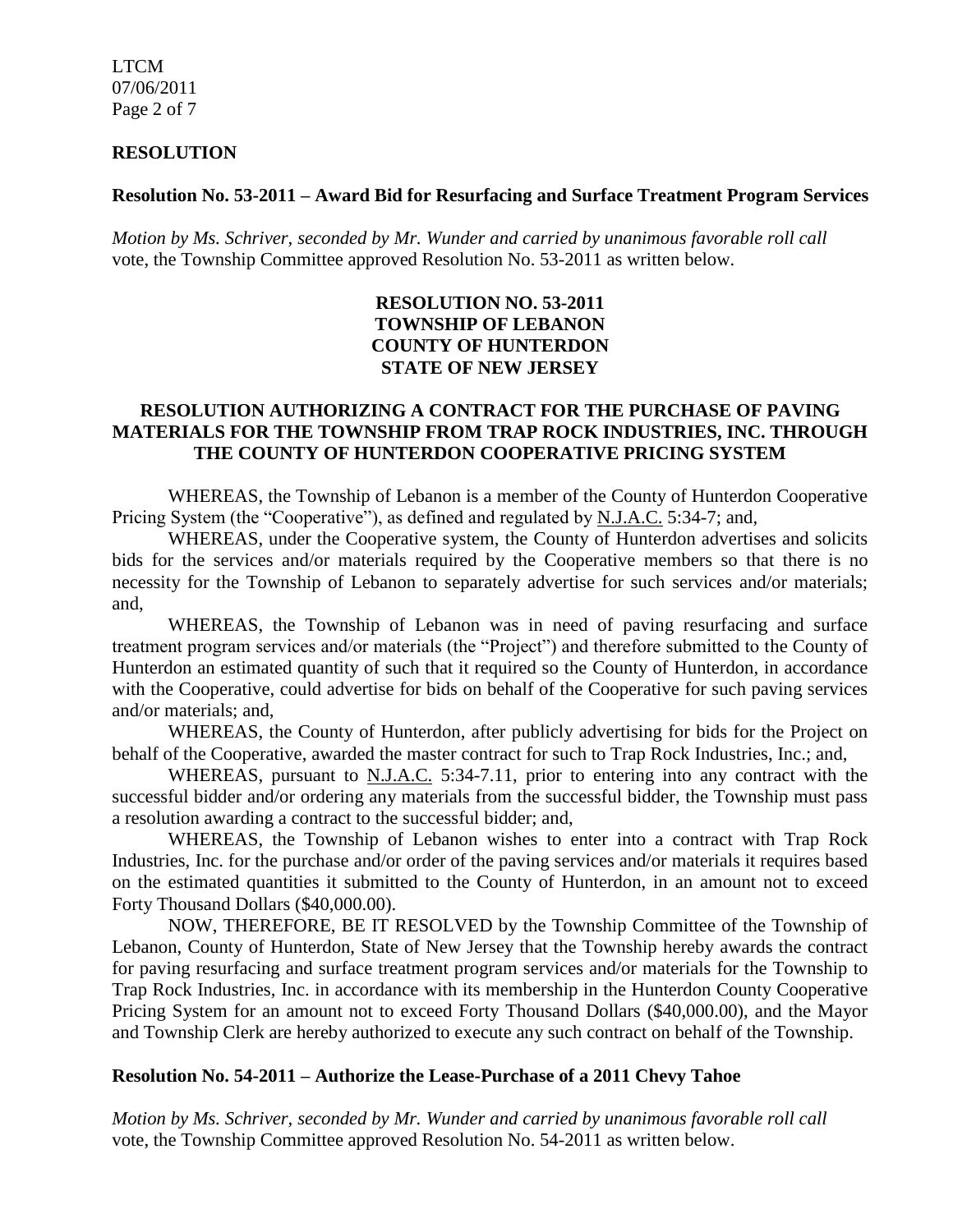LTCM 07/06/2011 Page 3 of 7

# **TOWNSHIP OF LEBANON COUNTY OF HUNTERDON STATE OF NEW JERSEY RESOLUTION NO. 54-2011 LEASE/PURCHASE OF A POLICE VEHICLE**

WHEREAS, the Township of Lebanon wishes to lease/purchase a Police Vehicle from an authorized vender under State Contract;

WHEREAS, the purchase of goods and services by local contracting units is authorized by the Local Public Contracts Law, N.J.S.A. 40A:11-12; and

WHEREAS, Mall Chevrolet Inc. has been awarded the State Contract No. 78763, expiring on March 22, 2012; and

WHEREAS, the actual cost for the Police Vehicle is expected not to exceed \$35,250.00; and

WHEREAS, the Chief Financial Officer has certified the availability of \$12,832.36 under the 2011 Police Department Current Budget and the balance pending funding in subsequent budgets.

NOW, THEREFORE, BE IT RESOLVED by the Mayor and Township Committee of the Township of Lebanon, that Mall Chevrolet Inc. be awarded a contract for the lease/purchase of a Police Vehicle.

Mr. Milkowski stated that he would like to know which vehicle will be replaced and the mileage of that vehicle.

# **OLD BUSINESS**

# **Maple Lane Drainage Project**

Mayor Piazza stated that last year Mr. and Mrs. Brown of Maple Lane came to the Township Committee to discuss a drainage problem on their property. Mr. and Mrs. Brown were requesting that the Township correct the problem. The DPW Manager and the Township Engineer looked into the matter and the engineer prepared a plan to improve the problem. There are a few contributing factors to the drainage problem; there is water coming from a neighboring property and from the roadway as well as issues on the Brown's property. The neighbor, Mr. Adam Ambielli approached Mayor Piazza and asked that if he and the Brown's pay a third of the cost for the materials, would the Township pay the final third. Mr. Milkowski stated that he would like a better understanding of the entire cost of the project, including labor, and for a timeline to be written. The DPW Manager Warren Gabriel stated that he feels that the project will take the DPW approximately one month to complete.

Attorney Cushing stated that a written agreement should be executed however, he has a conflict relative to this matter and advised that another attorney will have to prepare the agreement.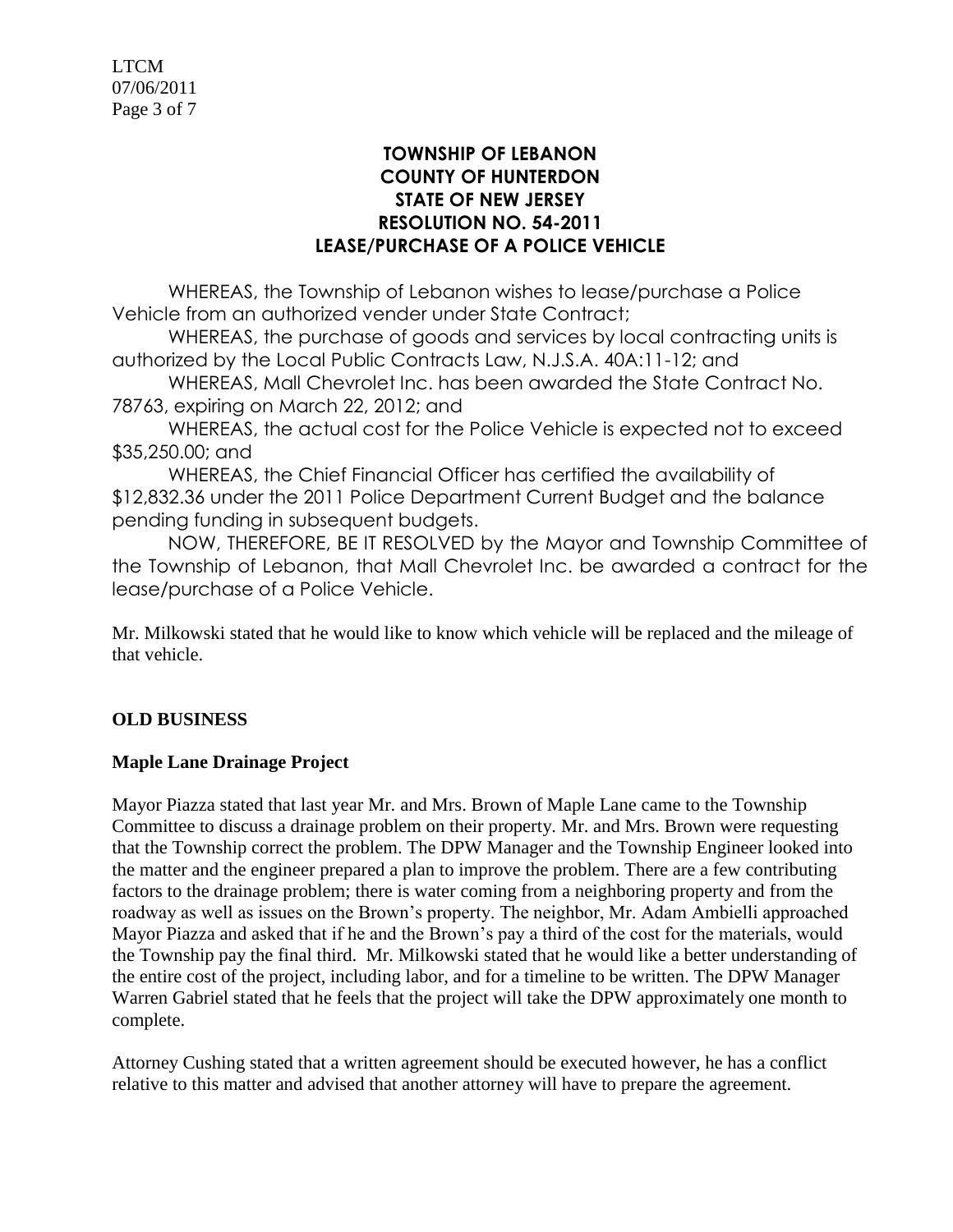LTCM 07/06/2011 Page 4 of 7

#### **Review of COAH Rehabilitation Rules – Rehab Grant**

Attorney Cushing stated that Planner Bolan looked into the COAH Rules and Regulations to see how much flexibility the Township has under the COAH Rules. It appears that the Township can provide a Grant for the applicant. Attorney Cushing stated that it would have to be looked at a little harder but it appears that the Township can adopt a Resolution authorizing the Grant and setting forth the facts. The COAH Administrator, Gail Glashoff, will need to guide the process through to be sure that the work is carrying through in the correct manner. Attorney Cushing stated that his office will work with Ms. Glashoff and draft a Resolution for the Township Committee's consideration. Attorney Cushing noted that all bids received will need to be rejected.

#### **NEW BUSINESS**

#### **Blue Light Applications – Giulio Dantonio and April R. Koschker**

*Motion by Ms. Schriver, seconded by Mr. Wunder and carried by favorable roll call vote, the* Township Committee approved Blue Light Applications for Giulio Dantonio and April R. Koschker who are members of the Lebanon Township Fire Department. AYES: Morrison, Schriver, Piazza, Wunder ABSTAIN: Milkowski

#### **Raffle Applications – Friends of Memorial Park – (2) 09/17/11 - (1) 09/25/2011**

*Motion by Mr. Milkowski, seconded by Mr. Wunder and carried by unanimous favorable roll call*  vote, the Township Committee approved two (2) Raffle Applications for events to be held on September 17, 2011 and September 25, 2011.

#### **Request for Gran Fonda NJ Cycling Ride to Travel Through Lebanon Township - 08/28/11**

*Motion by Ms. Schriver, seconded by Mayor Piazza and carried by favorable roll call vote, the* Township Committee approved Gran Fonds NJ Cycling Ride to travel through Lebanon Township on August 28, 2011. AYES: Morrison, Schriver, Piazza, Milkowski NAYS: Wunder

#### **High Bridge Correspondence**

Mayor Piazza stated that High Bridge sent a letter to the Township Committee requesting to meet to discuss shared services for the Police Department. Ms. Schriver and Mr. Wunder will meet with High Bridge on behalf of the Township Committee.

# **PRESENTATION OF VOUCHERS**

Committee Members provided a description of vouchers exceeding \$1000.00.

*Motion by Ms. Schriver, seconded by Mr. Wunder and carried by unanimous favorable roll call*  vote, the Township Committee approved the July 6, 2011 bill list in the amount of \$109,343.12.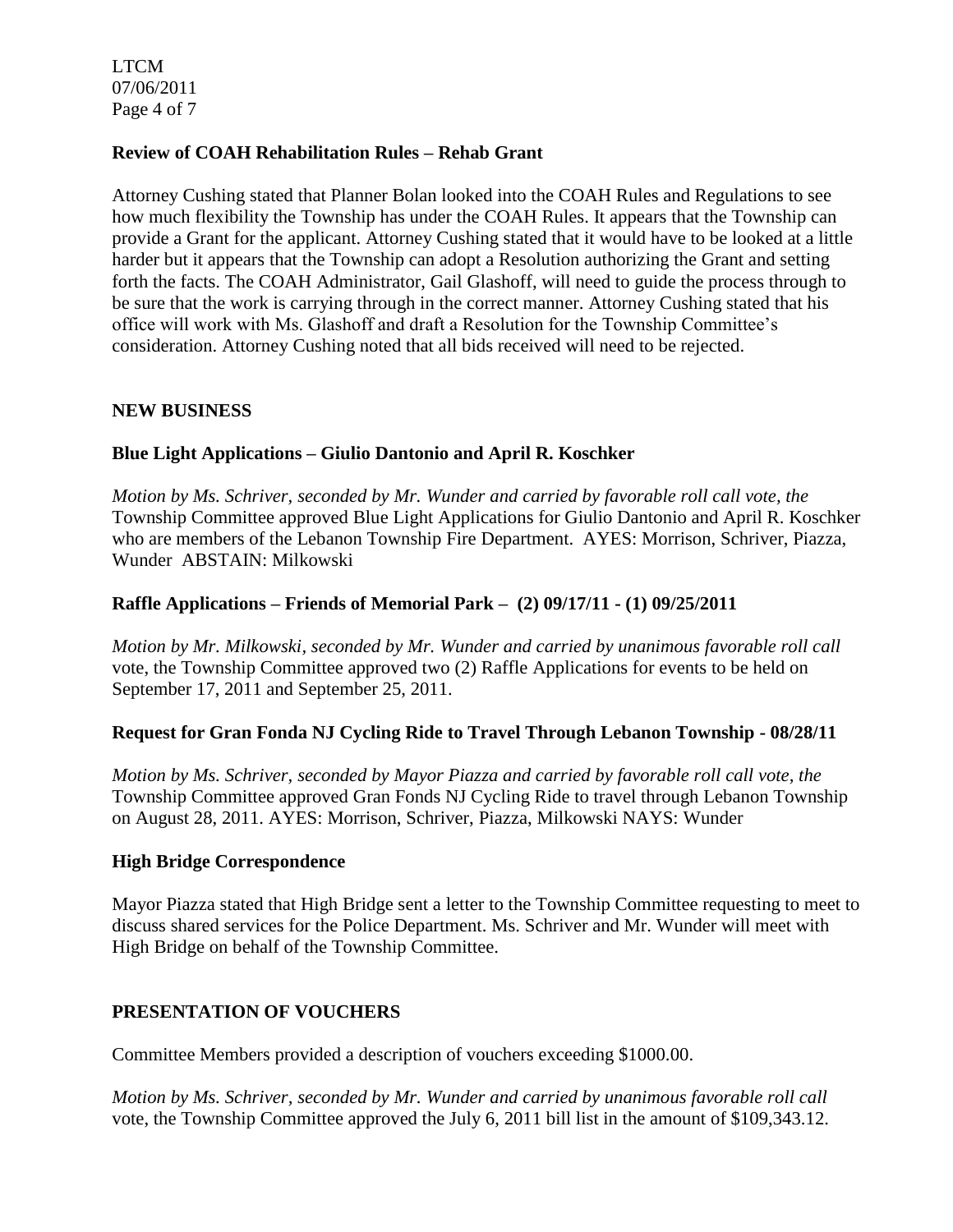#### **Tax Collector's Report for the Month of June 2011**

#### **Rob Walton – County Shared Services Meeting – July 21, 2011**

Ms. Schriver will be attending the meeting on behalf of the Township Committee. The Clerk will RSVP for Ms. Schriver.

# **PUBLIC COMMENTS**

*Motion by Ms. Schriver, seconded by Mr. Wunder and carried by unanimous favorable roll call*  vote, the Township Committee opened the Public Comment portion of the meeting.

Mr. E.J. Skidmore requested that there be a Moment of Silence after the Pledge of Allegiance at each meeting.

Mr. Skidmore provided the Township Committee with a letter and a chart he prepared relative to the Outdoor Wood Burning Boilers. Mr. Skidmore stated that he read in the Hunterdon Review that the Township Committee is of the understanding that the new setbacks sent to the Planning Board for their consideration is a step ahead and decreases the original setbacks proposed. Mr. Skidmore stated that it actually increases the setbacks.

Mr. Skidmore stated that if the Township Committee is looking to solve health issues pertaining to the boilers, he has provided them with ideas from scientists that the State of New Jersey paid to research the matter. Mr. Skidmore feels that their thoughts should be heeded.

Mr. Skidmore stated that the LTEOS Chairman was asked to provide the Planning Board with a list of which towns in New Jersey have ordinances pertaining to Outdoor Wood Burning Boilers. The Chairman found only two (2) towns, which were in Bergen County and the boilers are completely forbidden.

Mr. Wunder stated that he feels that the distances should be shortened.

Mr. Skidmore requested that the Township Committee take the ordinance off the Planning Board agenda for further Committee consideration.

Mr. Wunder stated that the ordinance took two years to come before the Township Committee and Mr. Wunder had asked the Planning Board to give some time to the Committee to discuss the matter. When the Committee met, four Planning Board Members were present. Mr. Wunder felt that due to their attendance there was pressure put on the Committee. Mr. Wunder felt that the Committee was not given the opportunity to discuss the ordinance amongst themselves.

Mr. Anthony Casale asked Attorney Cushing if he had a chance to look into the Co-locator Agreement for the Cell Tower Project. Attorney Cushing stated that they have been reaching out to the Cellco attorney. The issues to be addressed are the beacon and the generator. There are language deficiencies in the lease agreement that do not seem to give advantages to the Township as may have been expected. Attorney Cushing stated that they have contacted Cellco to offer them the two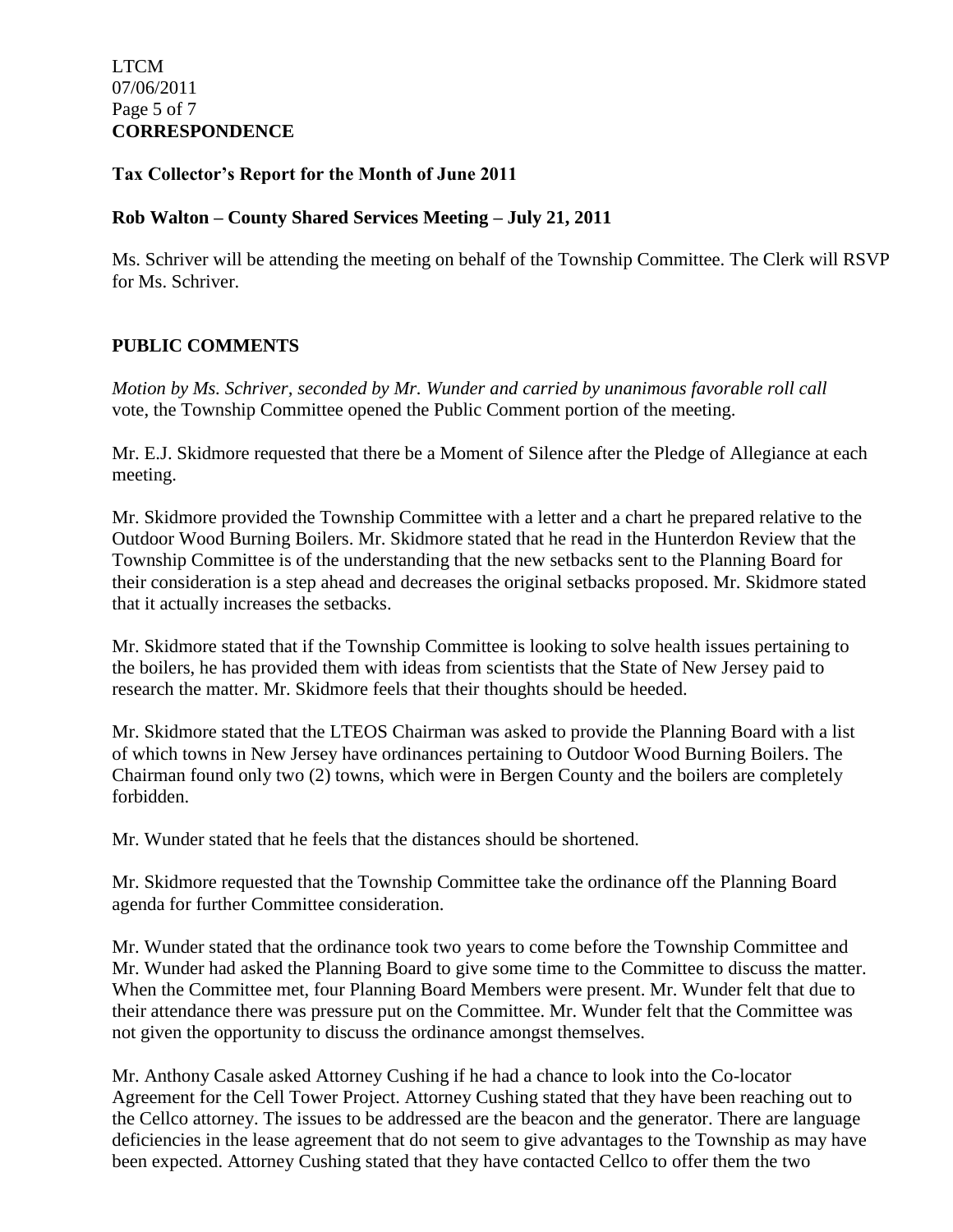LTCM 07/06/2011 Page 6 of 7

options which the Committee discussed. The Committee requests that the Lease Agreement be amended to impose on Cellco the requirement to participate financially in the maintenance, repair and replacement of the generator or that the emergency generator be removed from the contract and each party will build their own generator to be operated independently. The Cellco attorney informed Attorney Cushing that when the site plan was prepared it was contemplated that there would not be enough room for the location of a generator. Mr. Casale stated that in the bids specs there is language stating that the cell company will provide for their own generator. Attorney Cushing will look into the Co-locator Agreement.

Mr. Casale stated to Mr. Milkowski that when he presented the Planning Board with his proposed amendments to setbacks relative to the Outdoor Wood Burning Boilers, he included something that was not provided to the Township Committee. Mr. Casale stated that Mr. Milkowski included the minimum setback from the boiler to the residence on an adjoining property to be 275 ft.. Mr. Casale stated that he thought that this proposal was an option. Mr. Milkowski stated that if a property is not large enough to have the setbacks but the neighbor's home is more than 275 ft. away, you can still install a boiler. Mr. Milkowski stated that he spoke to the Planner regarding the matter and the language will be fine-tuned.

Mr. Casale requested that the Mayor appoint two alternate members to the Planning Board.

*Motion by Ms. Schriver, seconded by Mr. Wunder and carried by unanimous favorable roll call vote,* the Township Committee closed the public comment portion of the meeting.

# **EXECUTIVE SESSION**

*Motion by Ms. Schriver, seconded by Mr. Wunder and carried by unanimous favorable roll call* vote, the Township Committee approved Resolution No.55-2011 and convened in executive session at 8:02 p.m. It is not anticipated that action will be taken at the close of the meeting.

# **TOWNSHIP OF LEBANON RESOLUTION NO. 55-2011**

BE IT RESOLVED by the Mayor and Township Committee of the Township of Lebanon, that in compliance with N.J.S.A. 10:4-12, this meeting will be closed to the Public to discuss the following matters:

> Rescue Squad Contract Matters Collective Bargaining – CWA Municipal Court of North Hunterdon Shared Services

> > .

*Motion by Ms. Schriver, seconded by Mr. Wunder and carried by unanimous favorable roll*  call vote, the Township Committee reconvened the Regular Committee meeting at 9:08 p.m.

Attorney Cushing stated that during the Executive Session the Township Committee discussed issues with respect to the Cell Tower Project. Attorney Cushing will follow up on some concerns brought